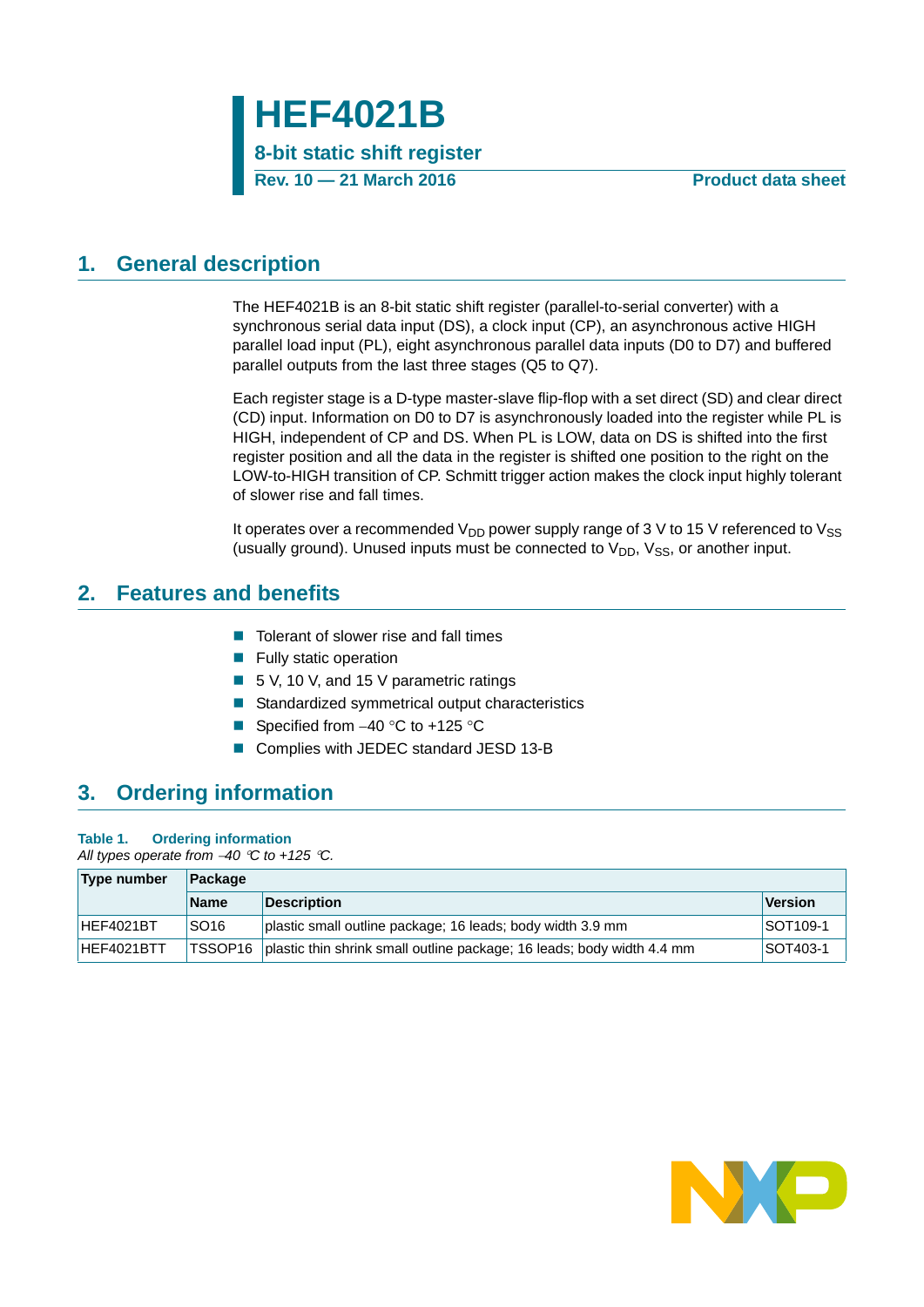**8-bit static shift register**

## <span id="page-1-0"></span>**4. Functional diagram**

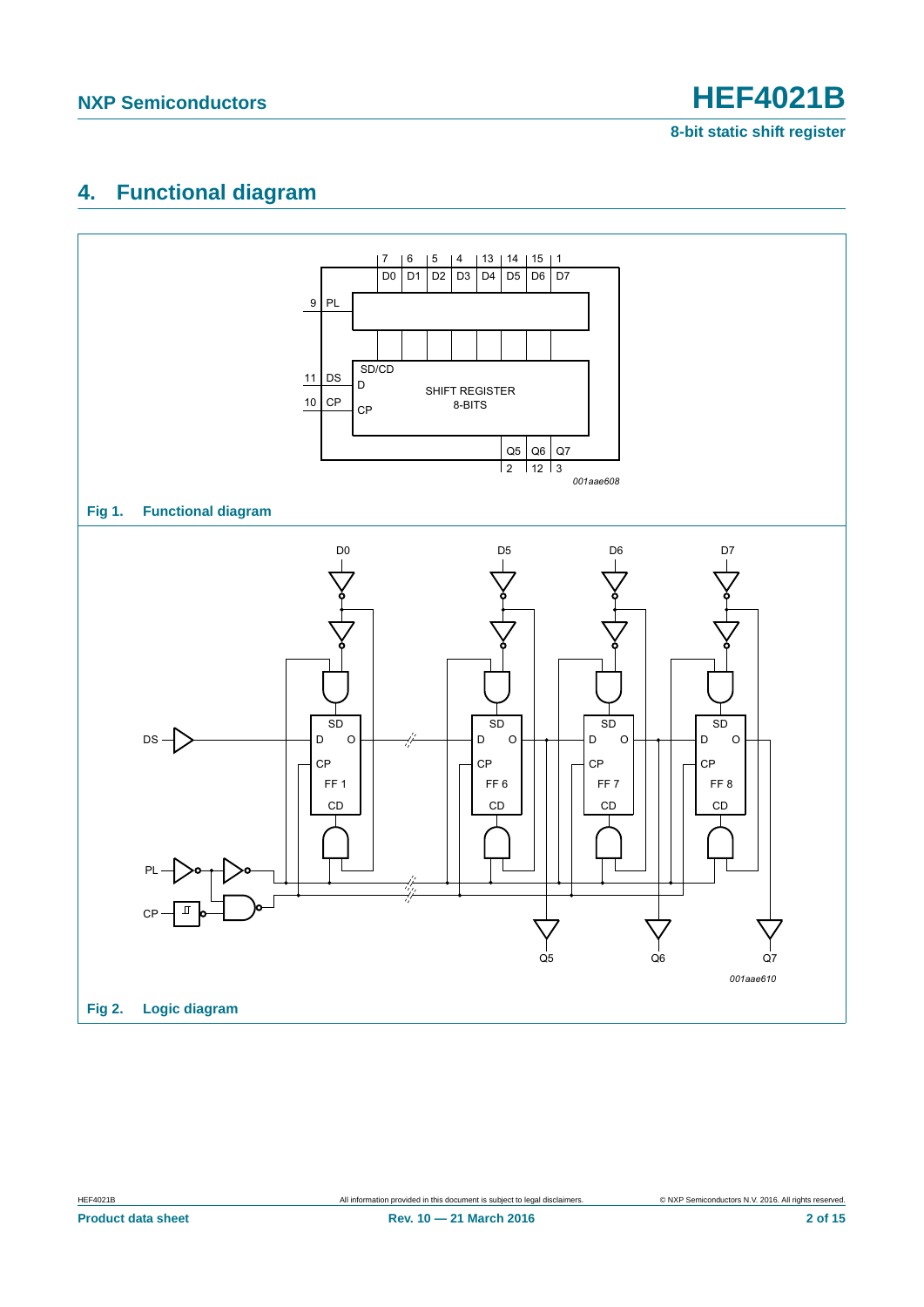### <span id="page-2-0"></span>**5. Pinning information**

### **5.1 Pinning**

<span id="page-2-1"></span>

### **5.2 Pin description**

#### <span id="page-2-2"></span>**Table 2. Pin description**

| Symbol                           | Pin                       | <b>Description</b>                                  |
|----------------------------------|---------------------------|-----------------------------------------------------|
| Q5 to Q7                         | 2, 12, 3                  | buffered parallel output from the last three stages |
| D <sub>0</sub> to D <sub>7</sub> | 7, 6, 5, 4, 13, 14, 15, 1 | parallel data input                                 |
| $V_{SS}$                         | 8                         | ground supply voltage                               |
| PL                               | 9                         | parallel load input                                 |
| <b>CP</b>                        | 10                        | clock input (LOW-to-HIGH edge-triggered)            |
| <b>DS</b>                        | 11                        | serial data input                                   |
| V <sub>DD</sub>                  | 16                        | supply voltage                                      |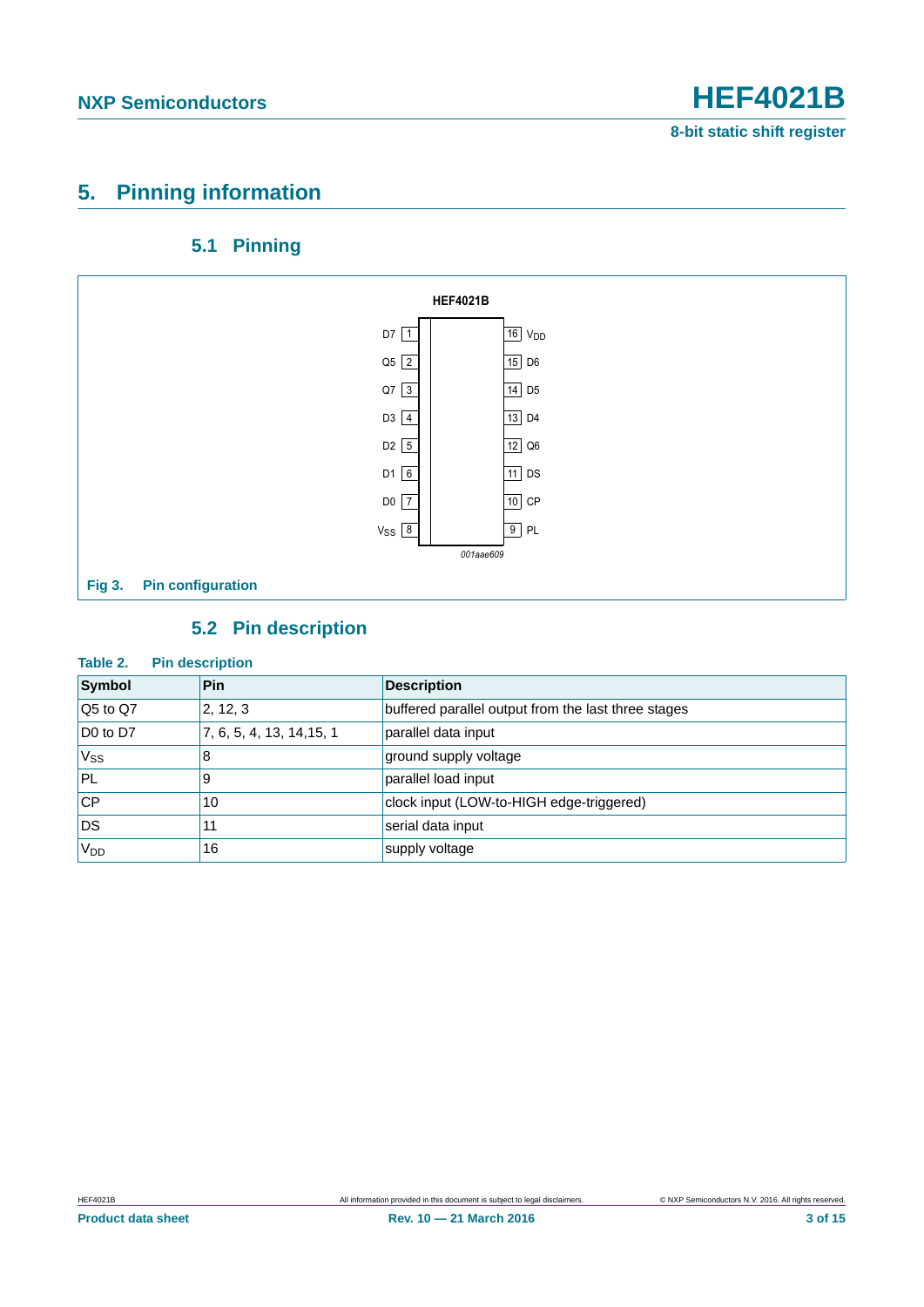### <span id="page-3-2"></span>**6. Functional description**

#### Table 3. Function table<sup>[1]</sup>

| <b>Number of clock</b>    | Inputs    |           |           | <b>Outputs</b> |                |           |
|---------------------------|-----------|-----------|-----------|----------------|----------------|-----------|
| transitions               | <b>CP</b> | <b>DS</b> | <b>PL</b> | Q <sub>5</sub> | Q <sub>6</sub> | Q7        |
| <b>Serial operation</b>   |           |           |           |                |                |           |
|                           | ᄉ         | data 1    | L         | Χ              | ΙX             | X         |
| $\overline{2}$            | ᄉ         | data 2    | ┗         | X              | X              | X         |
| 3                         | ᄉ         | data 3    | ┗         | X              | X              | X         |
| 6                         | ᄉ         | X         |           | data 1         | X              | X         |
| $\overline{7}$            | ᄉ         | X         |           | data 2         | data 1         | X         |
| 8                         | ⋏         | X         |           | data 3         | data 2         | data 1    |
|                           | ↓         | X         | L         | no change      | no change      | no change |
| <b>Parallel operation</b> |           |           |           |                |                |           |
|                           | X         | X         | H         | D <sub>5</sub> | D <sub>6</sub> | D7        |

<span id="page-3-0"></span> $[1]$  H = HIGH voltage level; L = LOW voltage level; X = don't care;  $\uparrow$  = LOW to HIGH clock transition;  $\downarrow$  = HIGH to LOW clock transition; data n = data (HIGH or LOW) on the DS input at the  $n^{th} \uparrow CP$  transition.

### <span id="page-3-3"></span>**7. Limiting values**

#### **Table 4. Limiting values**

*In accordance with the Absolute Maximum Rating System (IEC 60134).*

| <b>Symbol</b>               | Parameter               | <b>Conditions</b>                                          | Min    | <b>Max</b>         | <b>Unit</b> |
|-----------------------------|-------------------------|------------------------------------------------------------|--------|--------------------|-------------|
| V <sub>DD</sub>             | supply voltage          |                                                            | $-0.5$ | $+18$              | V           |
| $I_{\mathsf{IK}}$           | input clamping current  | $V_1 < -0.5$ V or $V_1 > V_{DD} + 0.5$ V                   |        | ±10                | mA          |
| $ V_1$                      | input voltage           |                                                            | $-0.5$ | $\rm V_{DD}$ + 0.5 | V           |
| $I_{OK}$                    | output clamping current | $V_{\rm O}$ < -0.5 V or $V_{\rm O}$ > $V_{\rm DD}$ + 0.5 V |        | ±10                | mA          |
| $I_{VQ}$                    | input/output current    |                                                            |        | ±10                | mA          |
| $I_{DD}$                    | supply current          |                                                            |        | 50                 | mA          |
| $T_{\text{stg}}$            | storage temperature     |                                                            | $-65$  | $+150$             | °C          |
| $\mathsf{T}_{\mathsf{amb}}$ | ambient temperature     |                                                            | $-40$  | $+125$             | $^{\circ}C$ |
| $P_{\text{tot}}$            | total power dissipation | $T_{amb}$ –40 °C to +125 °C                                |        |                    |             |
|                             |                         | $[1]$<br>SO16 and TSSOP16 package                          |        | 500                | mW          |
| P                           | power dissipation       | per output                                                 |        | 100                | mW          |

<span id="page-3-1"></span>[1] For SO16 package:  $P_{tot}$  derates linearly with 8 mW/K above 70 °C. For TSSOP16 package:  $P_{tot}$  derates linearly with 5.5 mW/K above 60 °C.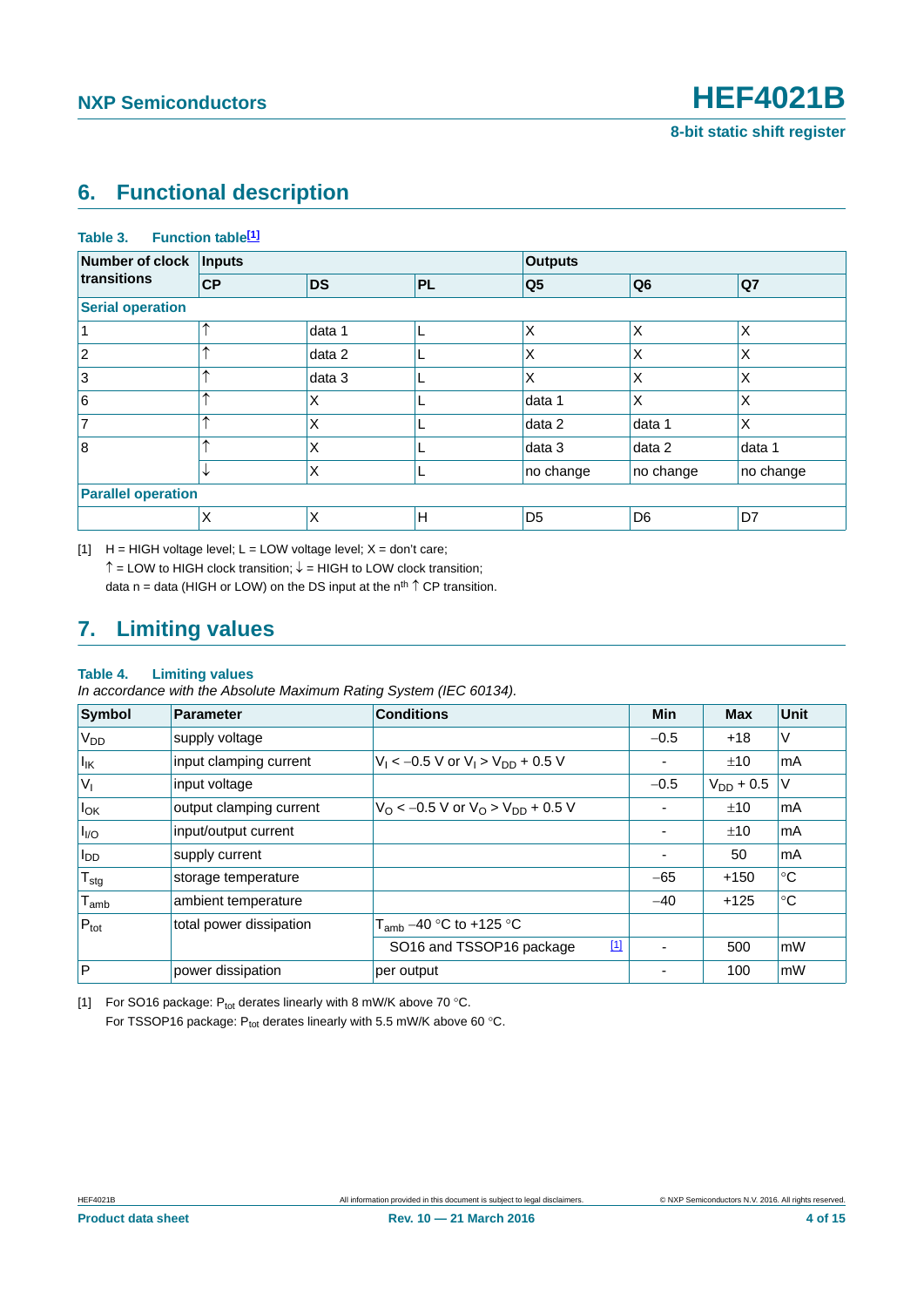### <span id="page-4-0"></span>**8. Recommended operating conditions**

| Symbol              | <b>Parameter</b>                    | <b>Conditions</b> | Min                      | <b>Typ</b> | <b>Max</b>      | <b>Unit</b> |
|---------------------|-------------------------------------|-------------------|--------------------------|------------|-----------------|-------------|
| $V_{DD}$            | supply voltage                      |                   | 3                        |            | 15              | ν           |
| $V_{\parallel}$     | input voltage                       |                   | 0                        |            | V <sub>DD</sub> | V           |
| $T_{\mathsf{amb}}$  | ambient temperature                 | in free air       | $-40$                    |            | $+125$          | °C          |
| $\Delta t/\Delta V$ | input transition rise and fall rate | $V_{DD} = 5 V$    | $\overline{\phantom{a}}$ |            | 3.75            | $\mu$ s/V   |
|                     |                                     | $V_{DD}$ = 10 V   | $\overline{\phantom{0}}$ |            | 0.5             | $\mu$ s/V   |
|                     |                                     | $V_{DD} = 15 V$   | $\overline{\phantom{0}}$ |            | 0.08            | $\mu$ s/V   |

#### **Table 5. Recommended operating conditions**

### <span id="page-4-1"></span>**9. Static characteristics**

#### **Table 6. Static characteristics**

 $V_{SS} = 0$  V;  $V_I = V_{SS}$  or  $V_{DD}$  unless otherwise specified.

|                       | Symbol Parameter         | <b>Conditions</b>        | V <sub>DD</sub> |                          | $T_{amb} = -40 °C$       | $T_{amb}$ = 25 °C        |                              | $T_{amb}$ = 85 °C        |                | $T_{amb}$ = 125 °C       |                          | Unit         |
|-----------------------|--------------------------|--------------------------|-----------------|--------------------------|--------------------------|--------------------------|------------------------------|--------------------------|----------------|--------------------------|--------------------------|--------------|
|                       |                          |                          |                 | Min                      | <b>Max</b>               | Min                      | <b>Max</b>                   | Min                      | <b>Max</b>     | Min                      | <b>Max</b>               |              |
| $V_{IH}$              | HIGH-level               | $ I_{\text{O}} $ < 1 µA  | 5 V             | 3.5                      | $\blacksquare$           | 3.5                      | $\blacksquare$               | 3.5                      | $\blacksquare$ | 3.5                      | $\frac{1}{2}$            | V            |
|                       | input voltage            |                          | 10 V            | 7.0                      | $\blacksquare$           | 7.0                      | $\blacksquare$               | 7.0                      | $\blacksquare$ | 7.0                      | $\blacksquare$           | $\mathsf{V}$ |
|                       |                          |                          | 15 V            | 11.0                     | $\overline{\phantom{a}}$ | 11.0                     | $\blacksquare$               | 11.0                     | ä,             | 11.0                     | ÷,                       | $\vee$       |
| $V_{IL}$              | LOW-level                | $ I_{\Omega}  < 1 \mu A$ | 5 V             | $\blacksquare$           | 1.5                      | ÷,                       | 1.5                          | $\overline{\phantom{a}}$ | 1.5            | ÷.                       | 1.5                      | $\vee$       |
|                       | input voltage            |                          | 10 V            | $\overline{\phantom{a}}$ | 3.0                      | $\overline{\phantom{a}}$ | 3.0                          | $\blacksquare$           | 3.0            | $\blacksquare$           | 3.0                      | V            |
|                       |                          |                          | 15 V            | $\frac{1}{2}$            | 4.0                      | $\blacksquare$           | 4.0                          | $\overline{\phantom{0}}$ | 4.0            | ÷,                       | 4.0                      | V            |
| <b>V<sub>OH</sub></b> | <b>HIGH-level</b>        | $ I_{\Omega}  < 1 \mu A$ | 5 V             | 4.95                     | $\overline{\phantom{a}}$ | 4.95                     | $\qquad \qquad \blacksquare$ | 4.95                     | $\blacksquare$ | 4.95                     | $\frac{1}{2}$            | $\vee$       |
|                       | output                   |                          | 10 V            | 9.95                     | $\omega$                 | 9.95                     | $\blacksquare$               | 9.95                     | ä,             | 9.95                     | $\overline{a}$           | $\vee$       |
|                       | voltage                  |                          | 15 V            | 14.95                    | $\blacksquare$           | 14.95                    | $\blacksquare$               | 14.95                    | $\blacksquare$ | 14.95                    | $\blacksquare$           | $\vee$       |
| V <sub>OL</sub>       | LOW-level                | $ I_O $ < 1 $\mu$ A      | 5 V             | $\overline{\phantom{a}}$ | 0.05                     | $\blacksquare$           | 0.05                         | $\blacksquare$           | 0.05           | ÷.                       | 0.05                     | V            |
|                       | output                   |                          | 10 V            | $\overline{\phantom{a}}$ | 0.05                     | $\overline{\phantom{a}}$ | 0.05                         | $\blacksquare$           | 0.05           | ÷,                       | 0.05                     | V            |
|                       | voltage                  |                          | 15 V            | $\overline{\phantom{a}}$ | 0.05                     | ä,                       | 0.05                         | $\overline{\phantom{a}}$ | 0.05           | ä,                       | 0.05                     | $\vee$       |
| I <sub>OH</sub>       | <b>HIGH-level</b>        | $V_O = 2.5 V$            | 5 V             | $\overline{\phantom{a}}$ | $-1.7$                   | $\blacksquare$           | $-1.4$                       | $\blacksquare$           | $-1.1$         | $\blacksquare$           | $-1.1$                   | mA           |
|                       | output current           | $V_0 = 4.6 V$            | 5 V             | $\overline{\phantom{a}}$ | $-0.64$                  | $\blacksquare$           | $-0.5$                       | $\blacksquare$           | $-0.36$        | $\blacksquare$           | $-0.36$                  | mA           |
|                       |                          | $V_{\Omega} = 9.5 V$     | 10V             | $\overline{\phantom{0}}$ | $-1.6$                   | $\overline{\phantom{a}}$ | $-1.3$                       | $\blacksquare$           | $-0.9$         | ÷,                       | $-0.9$                   | mA           |
|                       |                          | $V_{\Omega} = 13.5 V$    | 15 V            | $\blacksquare$           | $-4.2$                   | $\blacksquare$           | $-3.4$                       | $\overline{a}$           | $-2.4$         | ä,                       | $-2.4$                   | mA           |
| $I_{OL}$              | LOW-level                | $V_O = 0.4 V$            | 5 V             | 0.64                     | $\blacksquare$           | 0.5                      | $\blacksquare$               | 0.36                     | $\blacksquare$ | 0.36                     | $\blacksquare$           | mA           |
|                       | output current           | $V_{O} = 0.5 V$          | 10 V            | 1.6                      | $\overline{\phantom{a}}$ | 1.3                      | $\blacksquare$               | 0.9                      | $\blacksquare$ | 0.9                      | $\overline{\phantom{a}}$ | mA           |
|                       |                          | $V_{\Omega} = 1.5 V$     | 15 V            | 4.2                      | $\blacksquare$           | 3.4                      | ÷,                           | 2.4                      | ÷,             | 2.4                      | ä,                       | mA           |
| $\vert I_1 \vert$     | input leakage<br>current | $V_{DD} = 15 V$          | 15 V            | $\overline{\phantom{a}}$ | ±0.1                     | $\blacksquare$           | ±0.1                         | $\frac{1}{2}$            | $\pm 1.0$      | $\blacksquare$           | $\pm 1.0$                | $\mu$ A      |
| $I_{DD}$              | supply                   | $IO = 0$ A               | 5 V             | $\overline{\phantom{a}}$ | 5                        | $\blacksquare$           | 5                            | $\overline{\phantom{a}}$ | 150            | $\overline{\phantom{a}}$ | 150                      | μA           |
|                       | current                  |                          | 10 V            | $\overline{\phantom{a}}$ | 10                       | $\overline{\phantom{a}}$ | 10                           | $\frac{1}{2}$            | 300            | $\blacksquare$           | 300                      | μA           |
|                       |                          |                          | 15 V            |                          | 20                       | $\overline{\phantom{a}}$ | 20                           | $\frac{1}{2}$            | 600            | ÷,                       | 600                      | μA           |
| $ C_1 $               | input<br>capacitance     |                          |                 |                          |                          |                          | 7.5                          |                          |                |                          |                          | pF           |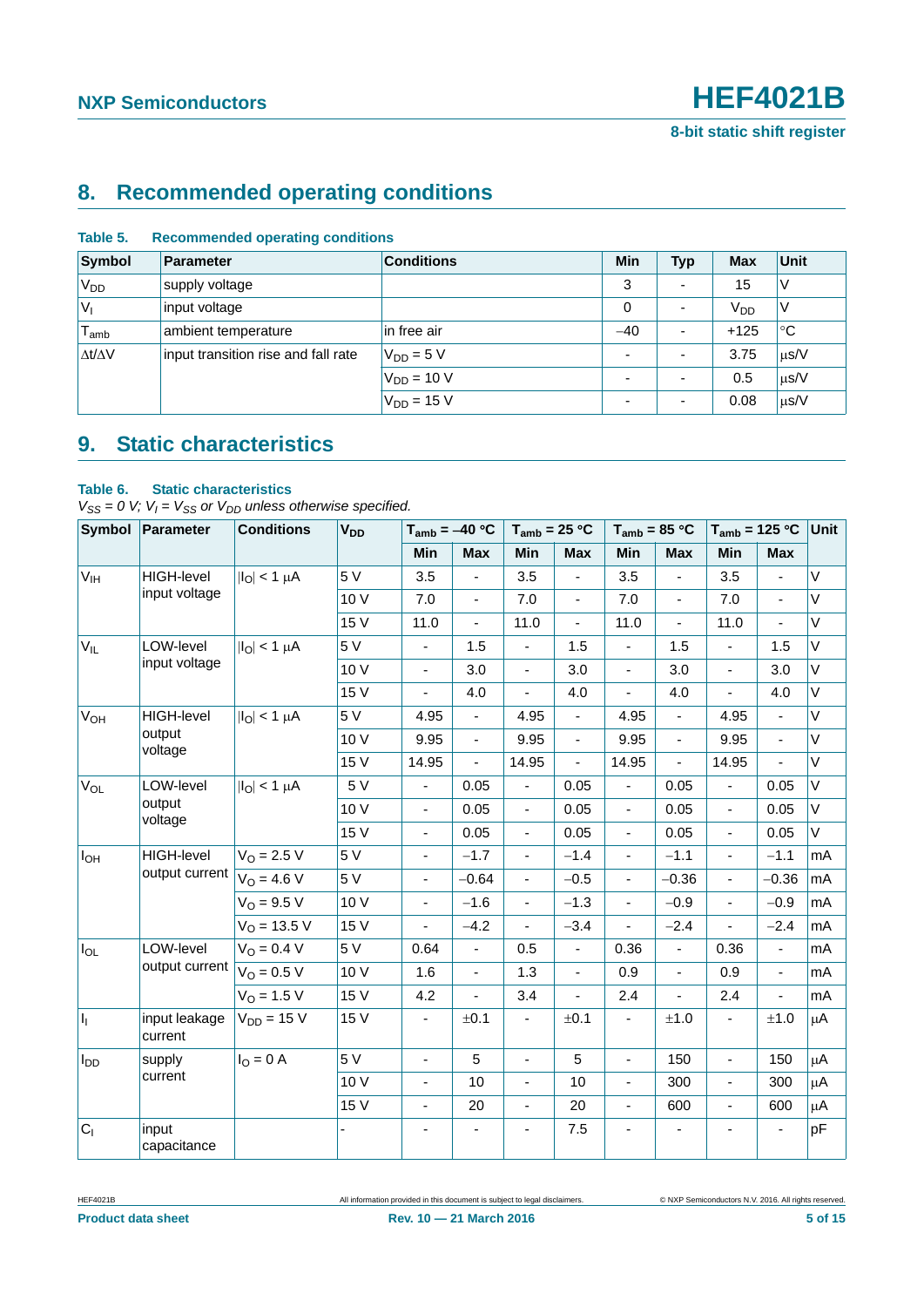### <span id="page-5-0"></span>**10. Dynamic characteristics**

#### **Table 7. Dynamic characteristics**

*VSS = 0 V; Tamb = 25 C; for test circuit see [Figure 7;](#page-8-0) unless otherwise specified.*

| <b>Symbol</b>    | <b>Parameter</b>  | <b>Conditions</b>              | <b>V<sub>DD</sub></b> | <b>Extrapolation formula</b>            | Min                      | <b>Typ</b>       | Max                          | <b>Unit</b> |
|------------------|-------------------|--------------------------------|-----------------------|-----------------------------------------|--------------------------|------------------|------------------------------|-------------|
| t <sub>PHL</sub> | HIGH to LOW       | CP to Qn                       | 5 V<br>$[1]$          | 98 ns + $(0.55 \text{ ns/pF})C_L$       |                          | 125              | 250                          | ns          |
|                  | propagation delay | see Figure 4                   | 10 V                  | 44 ns + (0.23 ns/pF)C <sub>1</sub>      | $\overline{\phantom{a}}$ | 55               | 110                          | ns          |
|                  |                   |                                | 15 V                  | 32 ns + $(0.16 \text{ ns/pF})C_1$       | ÷.                       | 40               | 80                           | ns          |
|                  |                   | PL to Qn                       | 5 V                   | 93 ns + $(0.55 \text{ ns/pF})C_{L}$     | $\blacksquare$           | 120              | 240                          | ns          |
|                  |                   | see Figure 4                   | 10 V                  | 44 ns + $(0.23 \text{ ns/pF})C_{L}$     | $\blacksquare$           | 55               | 110                          | ns          |
|                  |                   |                                | 15 V                  | 32 ns + $(0.16 \text{ ns/pF})C_{L}$     | $\blacksquare$           | 40               | 80                           | ns          |
| t <sub>PLH</sub> | LOW to HIGH       | CP to Qn                       | 5 V<br>$\boxed{11}$   | 88 ns + $(0.55 \text{ ns/pF})C_L$       | $\blacksquare$           | 115              | 230                          | ns          |
|                  | propagation delay | see Figure 4                   | 10 V                  | 39 ns + (0.23 ns/pF)CL                  | $\overline{\phantom{a}}$ | 50               | 100                          | ns          |
|                  |                   |                                | 15 V                  | 32 ns + $(0.16 \text{ ns/pF})C_{L}$     |                          | 40               | 80                           | ns          |
|                  |                   | PL to Qn                       | 5 V                   | 78 ns + $(0.55 \text{ ns/pF})C_{L}$     | $\overline{\phantom{a}}$ | 105              | 210                          | ns          |
|                  |                   | see Figure 4                   | 10 V                  | 39 ns + (0.23 ns/pF)CL                  | $\blacksquare$           | 50               | 100                          | ns          |
|                  |                   |                                | 15 V                  | 32 ns + $(0.16 \text{ ns/pF})C\Lambda$  | $\blacksquare$           | 40               | 80                           | ns          |
| $ t_t $          | transition time   | Qn; see Figure 4               | 5 V                   | $11$ 10 ns + (1.00 ns/pF)C <sub>L</sub> | $\blacksquare$           | 60               | 120                          | ns          |
|                  |                   |                                | 10 V                  | 9 ns + $(0.42 \text{ ns/pF})C_{L}$      | $\blacksquare$           | 30               | 60                           | ns          |
|                  |                   |                                | 15 V                  | 6 ns + $(0.28 \text{ ns/pF})C_L$        | $\blacksquare$           | 20               | 40                           | ns          |
| $t_{\rm su}$     | set-up time       | DS to CP;                      | 5 V                   |                                         | $+25$                    | $-15$            | $\qquad \qquad \blacksquare$ | ns          |
|                  |                   | see Figure 5                   | 10 V                  |                                         | $+25$                    | $-10$            | $\blacksquare$               | ns          |
|                  |                   |                                | 15 V                  |                                         | $+15$                    | $-5$             | $\overline{\phantom{a}}$     | ns          |
|                  |                   | Dn to PL;                      | 5 V                   |                                         | 50                       | 25               | $\overline{\phantom{a}}$     | ns          |
|                  |                   | see Figure 6                   | 10 V                  |                                         | 30                       | 10               | $\blacksquare$               | ns          |
|                  |                   |                                | 15 V                  |                                         | 20                       | 5                | $\overline{\phantom{a}}$     | ns          |
| ∣t <sub>h</sub>  | hold time         | DS to CP;                      | 5 V                   |                                         | 40                       | 20               | $\overline{\phantom{a}}$     | ns          |
|                  |                   | see Figure 5                   | 10 V                  |                                         | 20                       | 10               | $\overline{\phantom{a}}$     | ns          |
|                  |                   |                                | 15 V                  |                                         | 15                       | 8                | $\overline{\phantom{a}}$     | ns          |
|                  |                   | Dn to PL;                      | 5 V                   |                                         | $+15$                    | $-10$            | $\overline{\phantom{a}}$     | ns          |
|                  |                   | see Figure 6                   | 10 V                  |                                         | 15                       | $\boldsymbol{0}$ | $\overline{\phantom{a}}$     | ns          |
|                  |                   |                                | 15 V                  |                                         | 15                       | $\mathbf 0$      | $\overline{\phantom{a}}$     | ns          |
| $t_{W}$          | pulse width       | $CP = LOW;$                    | 5 V                   |                                         | 70                       | 35               | $\qquad \qquad \blacksquare$ | ns          |
|                  |                   | minimum width;<br>see Figure 5 | 10 V                  |                                         | 30                       | 15               | $\overline{a}$               | ns          |
|                  |                   |                                | 15 V                  |                                         | 24                       | 12               | $\qquad \qquad \blacksquare$ | ns          |
|                  |                   | $PL = HIGH;$                   | 5 V                   |                                         | 70                       | 35               | $\blacksquare$               | ns          |
|                  |                   | minimum width;<br>see Figure 6 | 10 V                  |                                         | 30                       | 15               | $\overline{\phantom{0}}$     | ns          |
|                  |                   |                                | 15 V                  |                                         | 24                       | 12               | $\blacksquare$               | ns          |
| $t_{rec}$        | recovery time     | PL input;                      | 5 V                   |                                         | 50                       | 10               | $\qquad \qquad \blacksquare$ | ns          |
|                  |                   | see Figure 6                   | 10 V                  |                                         | 40                       | 5                | $\blacksquare$               | ns          |
|                  |                   |                                | 15 V                  |                                         | 35                       | $\,$ 5 $\,$      | $\overline{\phantom{a}}$     | ns          |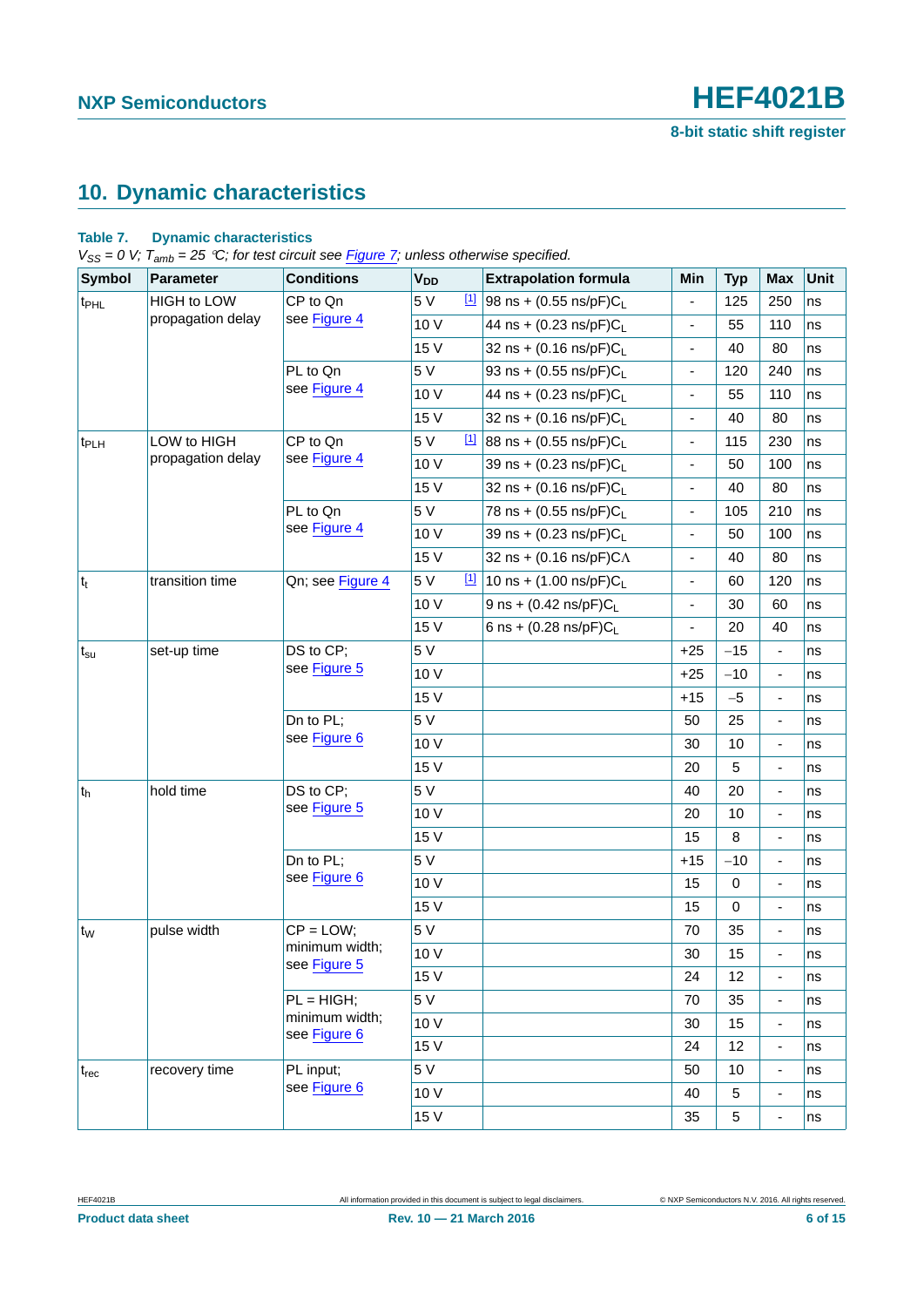| $V_{SS} = 0$ V; $T_{amb} = 25$ °C; for test circuit see Figure 7; unless otherwise specified. |               |                   |                       |                              |     |            |                          |            |
|-----------------------------------------------------------------------------------------------|---------------|-------------------|-----------------------|------------------------------|-----|------------|--------------------------|------------|
| Symbol                                                                                        | Parameter     | <b>Conditions</b> | <b>V<sub>DD</sub></b> | <b>Extrapolation formula</b> | Min | <b>Typ</b> | Max                      | Unit       |
| $t_{\text{clk(max)}}$                                                                         | maximum clock | CP input:         | 5V                    |                              | 6   | 13         | -                        | MHz        |
|                                                                                               | frequency     | see Figure 5      | 10V                   |                              | 15  | 30         | $\overline{\phantom{0}}$ | <b>MHz</b> |
|                                                                                               |               |                   | 15V                   |                              | 20  | 40         | $\overline{\phantom{0}}$ | <b>MHz</b> |

#### **Table 7. Dynamic characteristics** *…continued*

<span id="page-6-1"></span>[1] The typical values of the propagation delay and transition times are calculated from the extrapolation formulas shown  $(C_L$  in pF).

#### Table 8. Dynamic power dissipation P<sub>D</sub>

*P*<sub>D</sub> can be calculated from the formulas shown.  $V_{SS} = 0$  V;  $t_r = t_f \le 20$  ns;  $T_{amb} = 25$  °C.

| Symbol | <b>Parameter</b> | V <sub>DD</sub> | Typical formula for $P_D(\mu W)$                                  | where:                                         |
|--------|------------------|-----------------|-------------------------------------------------------------------|------------------------------------------------|
| $P_D$  | dynamic power    | 5 V             | $P_D = 900 \times f_i + \Sigma(f_0 \times C_1) \times V_{DD}^2$   | $f_i$ = input frequency in MHz,                |
|        | dissipation      | 10V             | $P_D = 4300 \times f_i + \Sigma(f_0 \times C_1) \times V_{DD}^2$  | $fo$ = output frequency in MHz,                |
|        |                  | 15 <sub>V</sub> | $P_D = 12000 \times f_i + \Sigma(f_0 \times C_1) \times V_{DD}^2$ | $C_L$ = output load capacitance in pF,         |
|        |                  |                 |                                                                   | $V_{DD}$ = supply voltage in V,                |
|        |                  |                 |                                                                   | $\Sigma(f_0 \times C_L)$ = sum of the outputs. |

### <span id="page-6-3"></span>**11. Waveforms**

<span id="page-6-2"></span><span id="page-6-0"></span>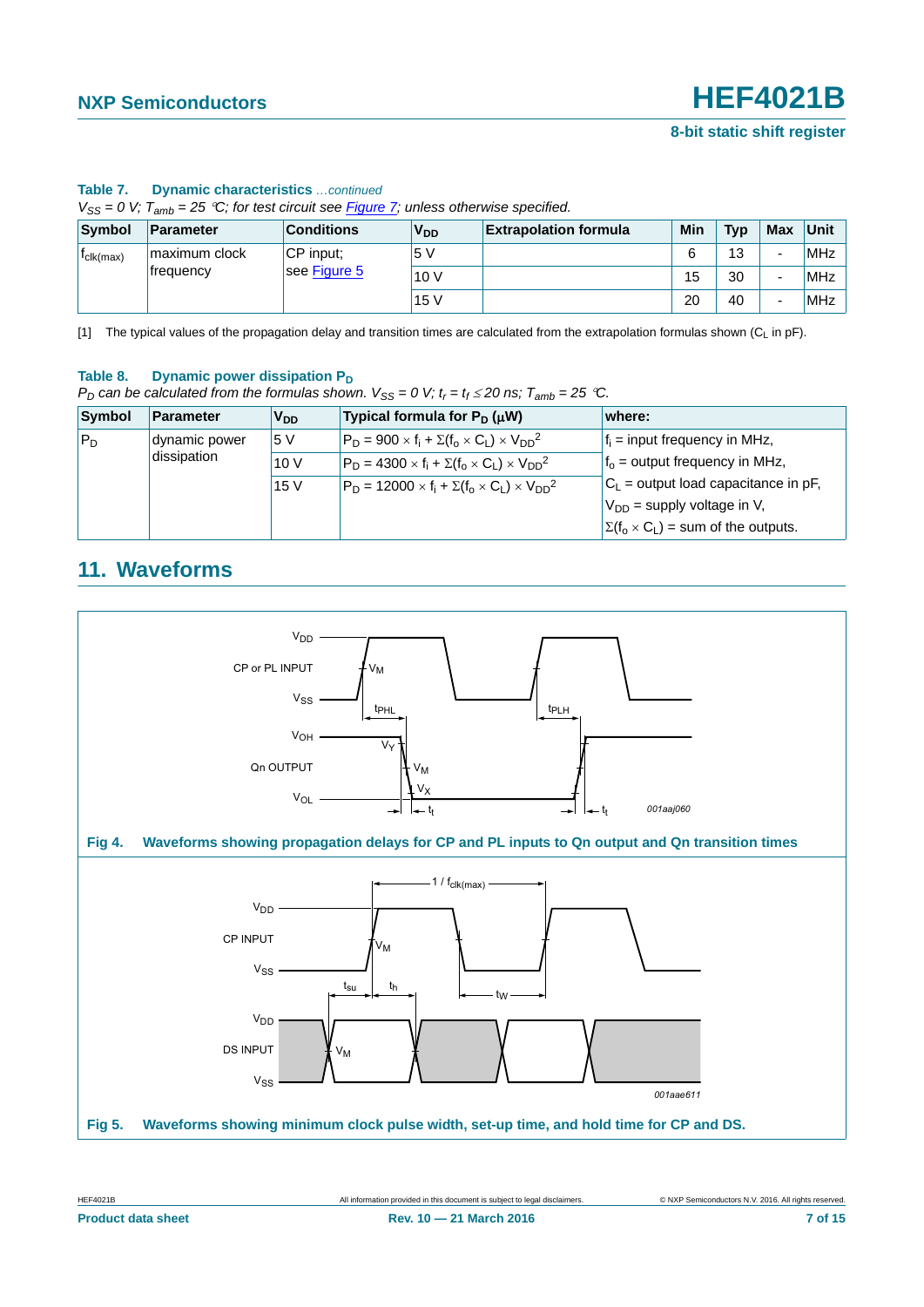**8-bit static shift register**



#### <span id="page-7-1"></span><span id="page-7-0"></span>**Table 9. Measurement points**

| <b>Supply voltage</b> | <b>Input</b>       | <b>Output</b> |             |                    |
|-----------------------|--------------------|---------------|-------------|--------------------|
| <b>V<sub>DD</sub></b> | $V_{M}$            | $V_{M}$       |             | 'V <sub>v</sub>    |
| 15 V to 15 V          | 0.5V <sub>DD</sub> | $0.5V_{DD}$   | $0.1V_{DD}$ | 0.9V <sub>DD</sub> |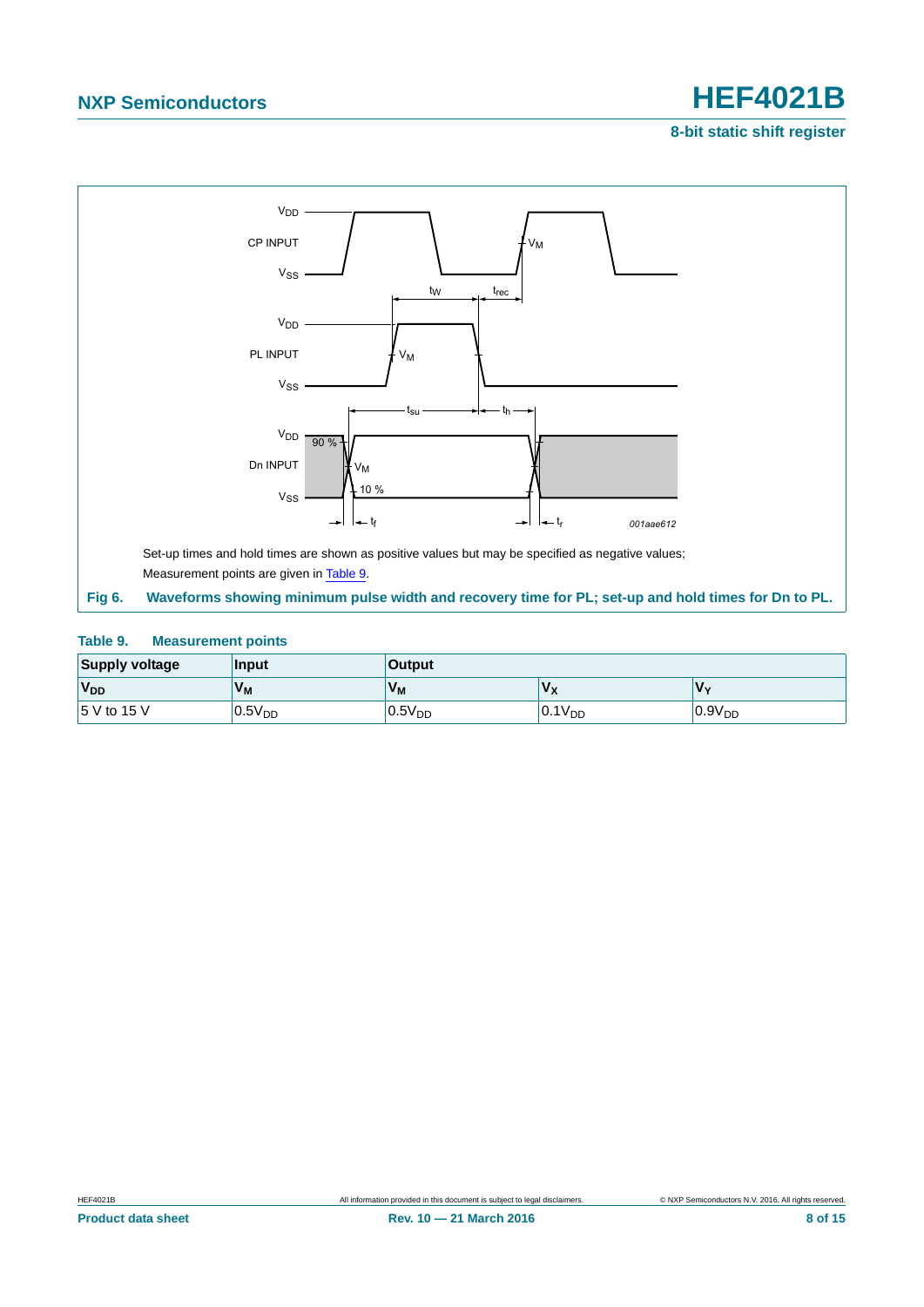#### **8-bit static shift register**



<span id="page-8-1"></span><span id="page-8-0"></span>

|  | Table 10. |  | <b>Test data</b> |  |  |
|--|-----------|--|------------------|--|--|
|--|-----------|--|------------------|--|--|

| <b>Supply voltage</b> | Input                              | ∣Load        |                     |
|-----------------------|------------------------------------|--------------|---------------------|
| V <sub>DD</sub>       | $\mathbf{v}_{\mathbf{r}}$          | լ եր, եր     | $\mathbf{C}^{\top}$ |
| $15$ V to 15 V        | V <sub>SS</sub> or V <sub>DD</sub> | $\leq 20$ ns | 50 pF               |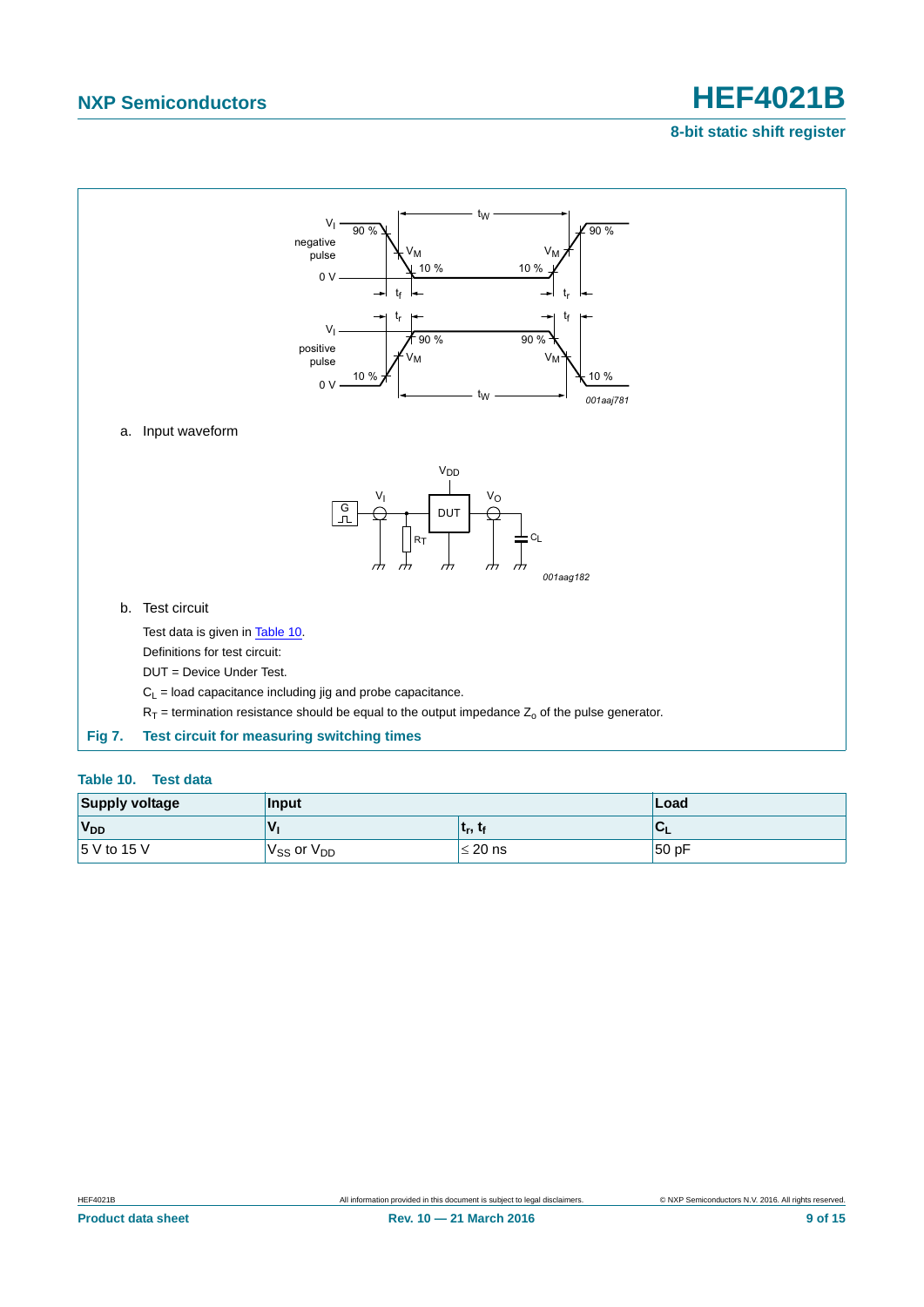### <span id="page-9-0"></span>**12. Package outline**



#### **Fig 8. Package outline SOT109-1 (SO16)**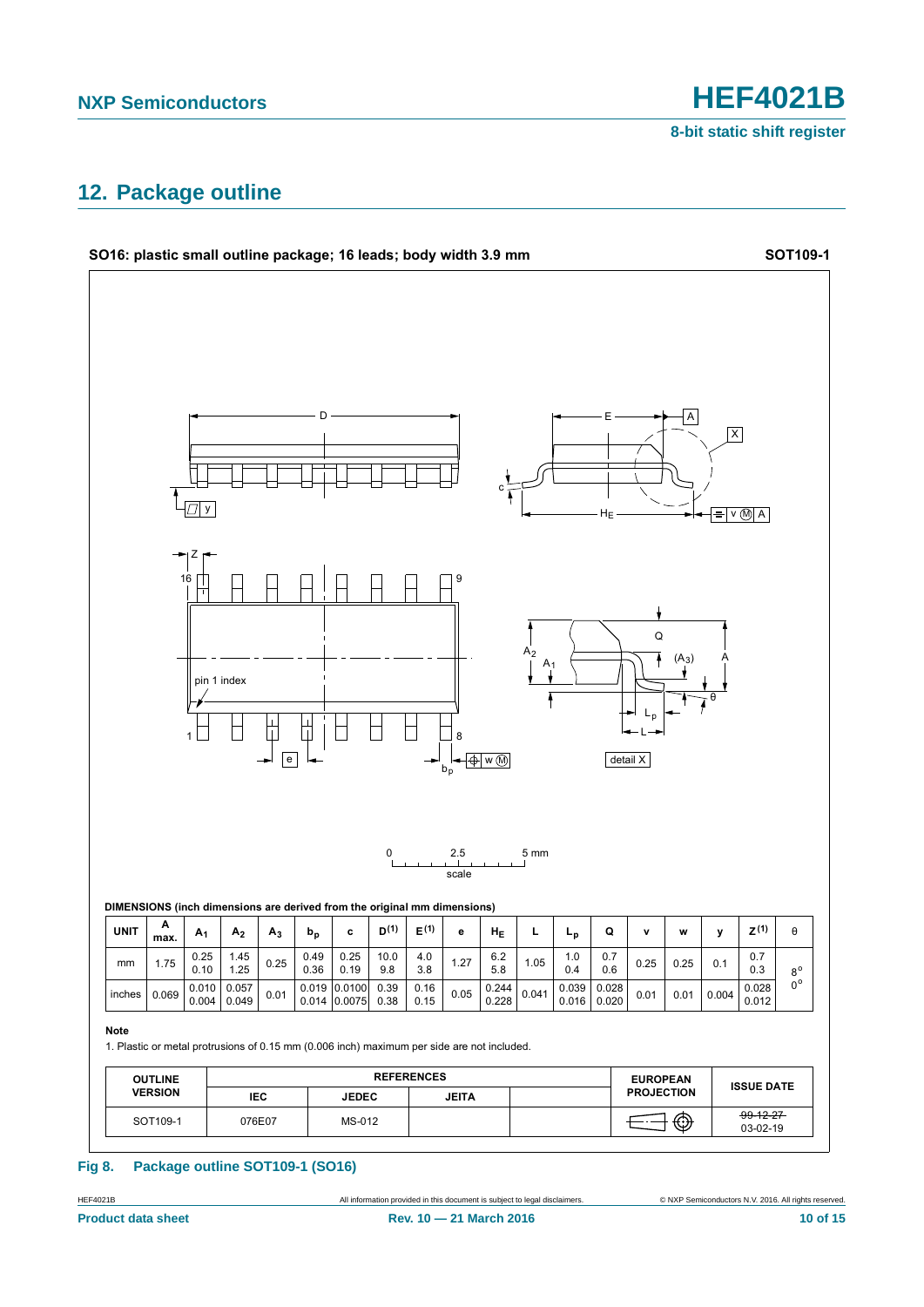

#### **Fig 9. Package outline SOT403-1 (TSSOP16)**

HEF4021B **All information provided in this document** is subject to legal disclaimers. ● © NXP Semiconductors N.V. 2016. All rights reserved.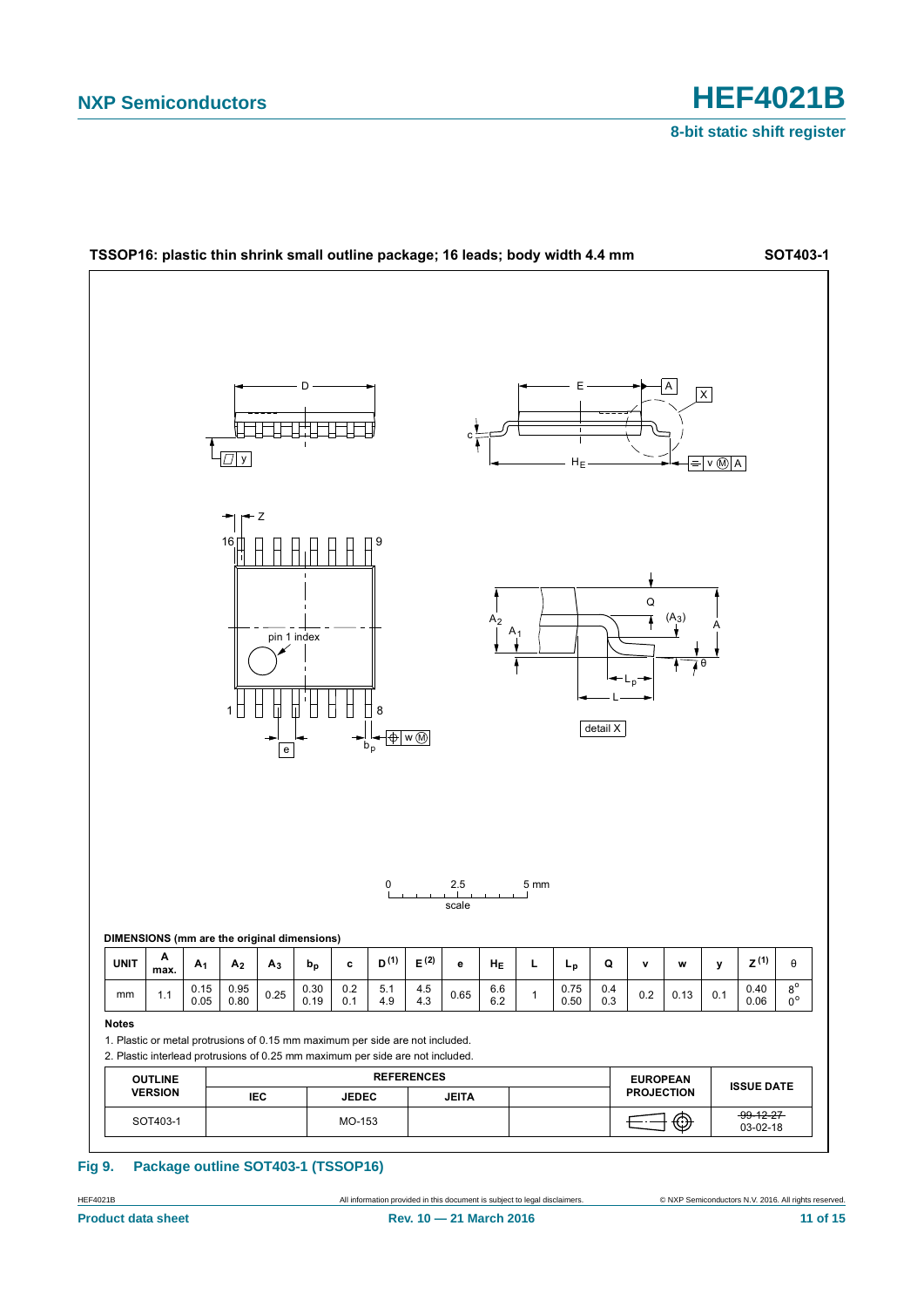### <span id="page-11-0"></span>**13. Revision history**

#### **Table 11. Revision history**

| Document ID             | Release date                                                  | Data sheet status     | <b>Change notice</b> | <b>Supersedes</b>       |
|-------------------------|---------------------------------------------------------------|-----------------------|----------------------|-------------------------|
| HEF4021B v.10           | 20160321                                                      | Product data sheet    |                      | HEF4021B v.9            |
| Modifications:          | • Type number HEF4021BP (SOT38-4) removed.                    |                       |                      |                         |
| HEF4021B v.9            | 20130830                                                      | Product data sheet    |                      | HEF4021B v.8            |
| Modifications:          | added type number HEF4021BTT.                                 |                       |                      |                         |
| HEF4021B v.8            | 20111118                                                      | Product data sheet    |                      | HEF4021B v.7            |
| Modifications:          | Legal pages updated.                                          |                       |                      |                         |
|                         | Changes in "General description" and "Features and benefits". |                       |                      |                         |
|                         | Section "Applications" removed.                               |                       |                      |                         |
| HEF4021B v.7            | 20111010                                                      | Product data sheet    |                      | HEF4021B v.6            |
| HEF4021B v.6            | 20091127                                                      | Product data sheet    |                      | HEF4021B v.5            |
| HEF4021B v.5            | 20090707                                                      | Product data sheet    |                      | HEF4021B v.4            |
| HEF4021B v.4            | 20081110                                                      | Product data sheet    |                      | HEF4021B_CNV v.3        |
| <b>HEF4021B CNV v.3</b> | 19950101                                                      | Product specification |                      | <b>HEF4021B CNV v.2</b> |
| <b>HEF4021B CNV v.2</b> | 19950101                                                      | Product specification |                      |                         |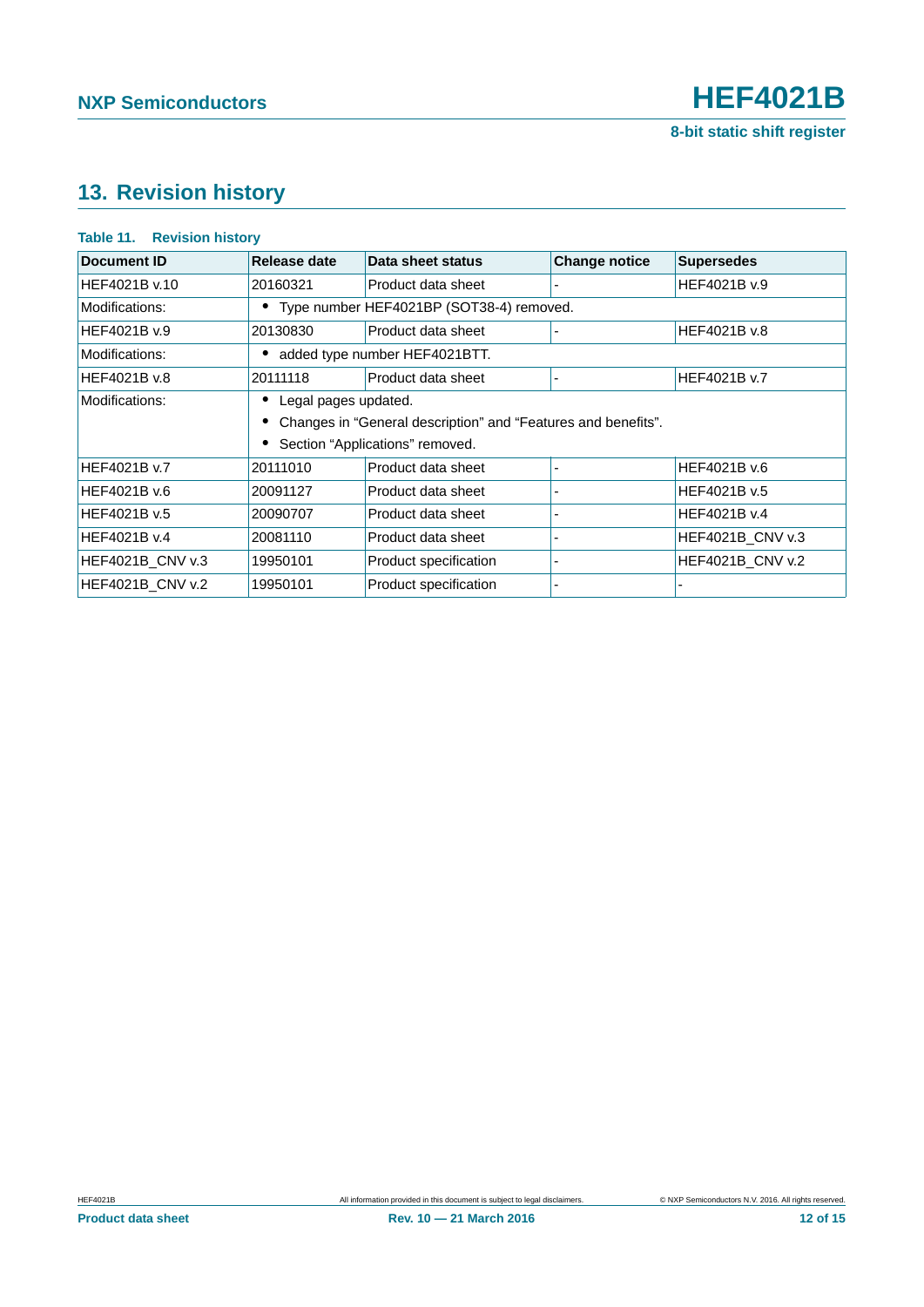### <span id="page-12-3"></span>**14. Legal information**

#### <span id="page-12-4"></span>**14.1 Data sheet status**

| Document status[1][2]          | <b>Product status</b> <sup>[3]</sup> | <b>Definition</b>                                                                     |
|--------------------------------|--------------------------------------|---------------------------------------------------------------------------------------|
| Objective [short] data sheet   | Development                          | This document contains data from the objective specification for product development. |
| Preliminary [short] data sheet | Qualification                        | This document contains data from the preliminary specification.                       |
| Product [short] data sheet     | Production                           | This document contains the product specification.                                     |

<span id="page-12-0"></span>[1] Please consult the most recently issued document before initiating or completing a design.

<span id="page-12-1"></span>[2] The term 'short data sheet' is explained in section "Definitions".

<span id="page-12-2"></span>[3] The product status of device(s) described in this document may have changed since this document was published and may differ in case of multiple devices. The latest product status<br>information is available on the Intern

#### <span id="page-12-5"></span>**14.2 Definitions**

**Draft —** The document is a draft version only. The content is still under internal review and subject to formal approval, which may result in modifications or additions. NXP Semiconductors does not give any representations or warranties as to the accuracy or completeness of information included herein and shall have no liability for the consequences of use of such information.

**Short data sheet —** A short data sheet is an extract from a full data sheet with the same product type number(s) and title. A short data sheet is intended for quick reference only and should not be relied upon to contain detailed and full information. For detailed and full information see the relevant full data sheet, which is available on request via the local NXP Semiconductors sales office. In case of any inconsistency or conflict with the short data sheet, the full data sheet shall prevail.

**Product specification —** The information and data provided in a Product data sheet shall define the specification of the product as agreed between NXP Semiconductors and its customer, unless NXP Semiconductors and customer have explicitly agreed otherwise in writing. In no event however, shall an agreement be valid in which the NXP Semiconductors product is deemed to offer functions and qualities beyond those described in the Product data sheet.

### <span id="page-12-6"></span>**14.3 Disclaimers**

**Limited warranty and liability —** Information in this document is believed to be accurate and reliable. However, NXP Semiconductors does not give any representations or warranties, expressed or implied, as to the accuracy or completeness of such information and shall have no liability for the consequences of use of such information. NXP Semiconductors takes no responsibility for the content in this document if provided by an information source outside of NXP Semiconductors.

In no event shall NXP Semiconductors be liable for any indirect, incidental, punitive, special or consequential damages (including - without limitation - lost profits, lost savings, business interruption, costs related to the removal or replacement of any products or rework charges) whether or not such damages are based on tort (including negligence), warranty, breach of contract or any other legal theory.

Notwithstanding any damages that customer might incur for any reason whatsoever, NXP Semiconductors' aggregate and cumulative liability towards customer for the products described herein shall be limited in accordance with the *Terms and conditions of commercial sale* of NXP Semiconductors.

**Right to make changes —** NXP Semiconductors reserves the right to make changes to information published in this document, including without limitation specifications and product descriptions, at any time and without notice. This document supersedes and replaces all information supplied prior to the publication hereof.

**Suitability for use —** NXP Semiconductors products are not designed, authorized or warranted to be suitable for use in life support, life-critical or safety-critical systems or equipment, nor in applications where failure or malfunction of an NXP Semiconductors product can reasonably be expected to result in personal injury, death or severe property or environmental damage. NXP Semiconductors and its suppliers accept no liability for inclusion and/or use of NXP Semiconductors products in such equipment or applications and therefore such inclusion and/or use is at the customer's own risk.

**Applications —** Applications that are described herein for any of these products are for illustrative purposes only. NXP Semiconductors makes no representation or warranty that such applications will be suitable for the specified use without further testing or modification.

Customers are responsible for the design and operation of their applications and products using NXP Semiconductors products, and NXP Semiconductors accepts no liability for any assistance with applications or customer product design. It is customer's sole responsibility to determine whether the NXP Semiconductors product is suitable and fit for the customer's applications and products planned, as well as for the planned application and use of customer's third party customer(s). Customers should provide appropriate design and operating safeguards to minimize the risks associated with their applications and products.

NXP Semiconductors does not accept any liability related to any default, damage, costs or problem which is based on any weakness or default in the customer's applications or products, or the application or use by customer's third party customer(s). Customer is responsible for doing all necessary testing for the customer's applications and products using NXP Semiconductors products in order to avoid a default of the applications and the products or of the application or use by customer's third party customer(s). NXP does not accept any liability in this respect.

**Limiting values —** Stress above one or more limiting values (as defined in the Absolute Maximum Ratings System of IEC 60134) will cause permanent damage to the device. Limiting values are stress ratings only and (proper) operation of the device at these or any other conditions above those given in the Recommended operating conditions section (if present) or the Characteristics sections of this document is not warranted. Constant or repeated exposure to limiting values will permanently and irreversibly affect the quality and reliability of the device.

**Terms and conditions of commercial sale —** NXP Semiconductors products are sold subject to the general terms and conditions of commercial sale, as published at<http://www.nxp.com/profile/terms>, unless otherwise agreed in a valid written individual agreement. In case an individual agreement is concluded only the terms and conditions of the respective agreement shall apply. NXP Semiconductors hereby expressly objects to applying the customer's general terms and conditions with regard to the purchase of NXP Semiconductors products by customer.

**No offer to sell or license —** Nothing in this document may be interpreted or construed as an offer to sell products that is open for acceptance or the grant, conveyance or implication of any license under any copyrights, patents or other industrial or intellectual property rights.

All information provided in this document is subject to legal disclaimers. **Example 2018** All rights reserved.

All information provided in this document is subject to legal disclaimers.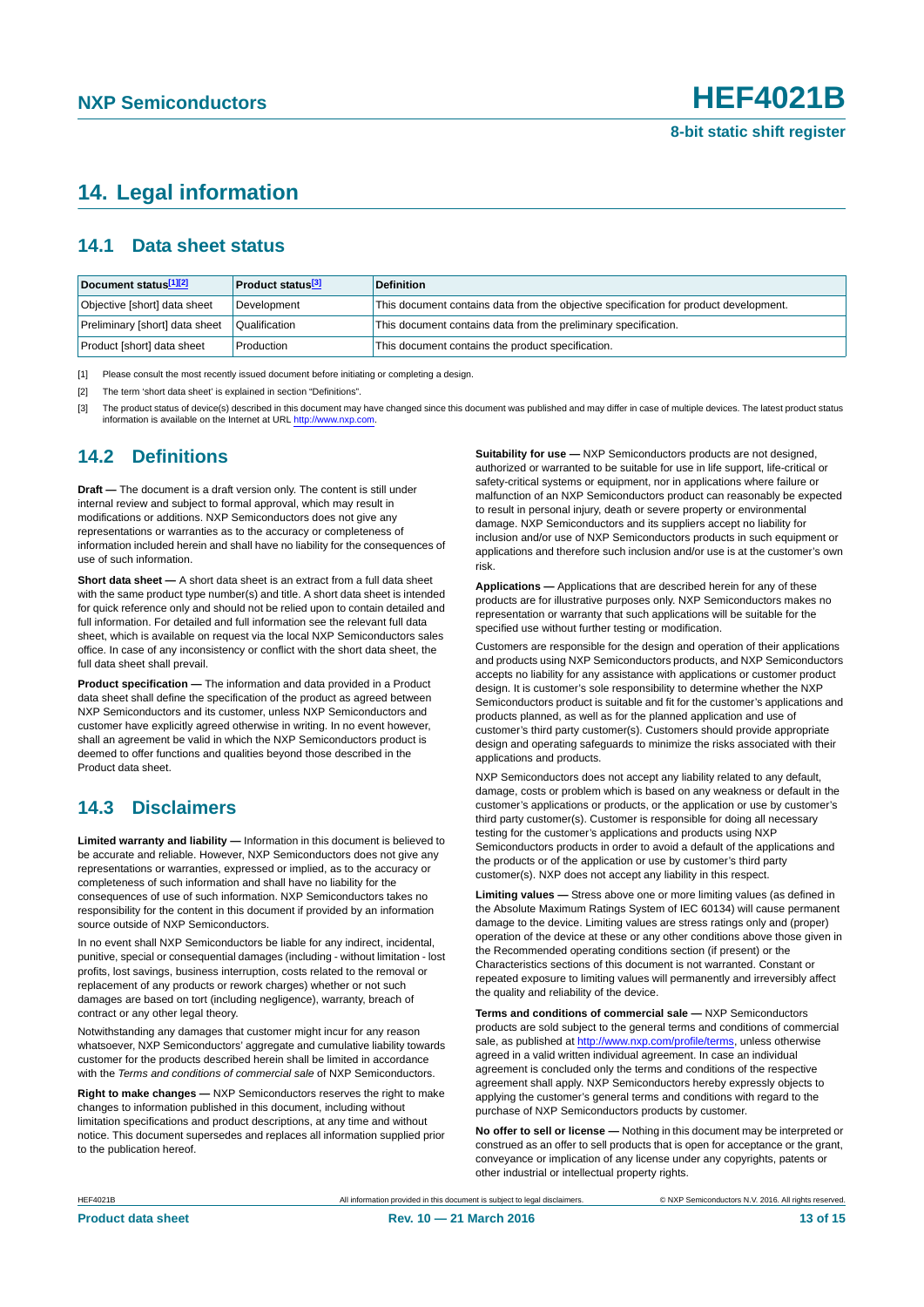#### **8-bit static shift register**

**Export control —** This document as well as the item(s) described herein may be subject to export control regulations. Export might require a prior authorization from competent authorities.

**Non-automotive qualified products —** Unless this data sheet expressly states that this specific NXP Semiconductors product is automotive qualified, the product is not suitable for automotive use. It is neither qualified nor tested in accordance with automotive testing or application requirements. NXP Semiconductors accepts no liability for inclusion and/or use of non-automotive qualified products in automotive equipment or applications.

In the event that customer uses the product for design-in and use in automotive applications to automotive specifications and standards, customer (a) shall use the product without NXP Semiconductors' warranty of the product for such automotive applications, use and specifications, and (b) whenever customer uses the product for automotive applications beyond

NXP Semiconductors' specifications such use shall be solely at customer's own risk, and (c) customer fully indemnifies NXP Semiconductors for any liability, damages or failed product claims resulting from customer design and use of the product for automotive applications beyond NXP Semiconductors' standard warranty and NXP Semiconductors' product specifications.

**Translations —** A non-English (translated) version of a document is for reference only. The English version shall prevail in case of any discrepancy between the translated and English versions.

#### <span id="page-13-0"></span>**14.4 Trademarks**

Notice: All referenced brands, product names, service names and trademarks are the property of their respective owners.

### <span id="page-13-1"></span>**15. Contact information**

For more information, please visit: **http://www.nxp.com**

For sales office addresses, please send an email to: **salesaddresses@nxp.com**